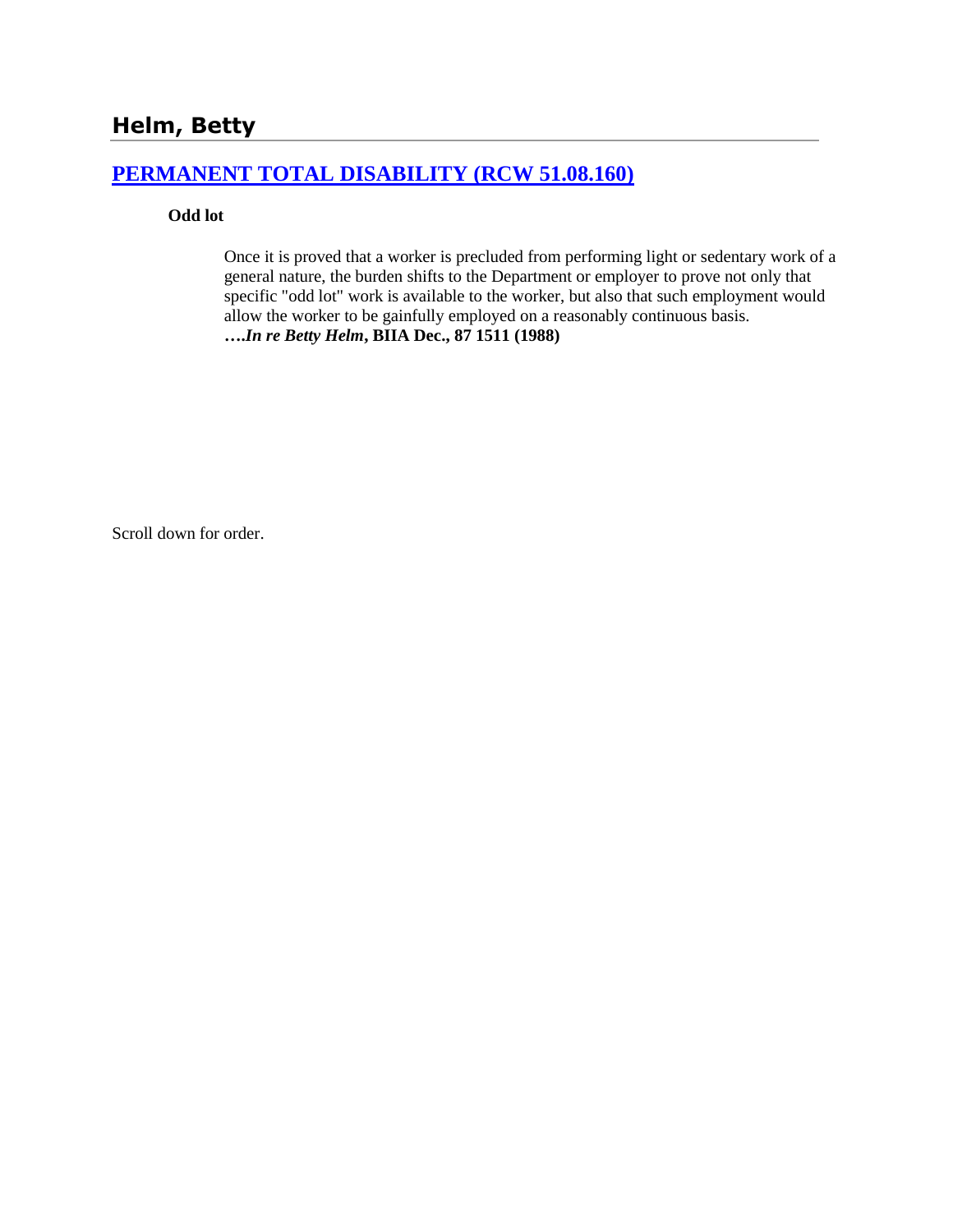### **BEFORE THE BOARD OF INDUSTRIAL INSURANCE APPEALS STATE OF WASHINGTON**

**)**

**IN RE: BETTY J. HELM ) DOCKET NO. 87 1511**

**CLAIM NO. J-168782 ) DECISION AND ORDER**

APPEARANCES:

Claimant, Betty J. Helm, by Richard R. Roth

Employer, Colby Manor Inc. None (account finaled)

Department of Labor and Industries, by The Attorney General, per Ann Silvernale and Loretta J. Lopez, Assistants

This is an appeal filed by the claimant on May 12, 1987 from an order of the Department of Labor and Industries dated May 5, 1987 which adhered to the provisions of an order dated January 13, 1987. The order closed the claim with time-loss compensation as paid through January 9, 1987 and without an award for permanent partial disability. The Department order is **REVERSED AND REMANDED**.

## **DECISION**

Pursuant to RCW 51.52.104 and RCW 51.52.106, this matter is before the Board for review and decision on timely Petitions for Review filed by the claimant and the Department to a Proposed Decision and Order issued on May 5, 1988 in which the order of the Department dated May 5, 1987 was reversed and the matter remanded to the Department to pay the claimant a permanent partial disability award equal to 5% as compared to total bodily impairment, payable at 75% of the monetary value pursuant to RCW 51.32.080(2) and thereupon close the claim effective May 5, 1987 with time-loss compensation as paid through January 9, 1987.

The Board has reviewed the evidentiary rulings in the record of proceedings and finds that no prejudicial error was committed and said rulings are hereby affirmed. However, the Department, in its Petition for Review, asserts that the qualifications of Frederick A. Tokarchek were inadvertently omitted from the record of his deposition taken December 31, 1987 in Seattle, Washington. This assertion is supported by the affidavit of the court reporter who recorded the deposition. Based on this, it is concluded that the qualifications of Dr. Tokarchek as they appear in Attachment A to the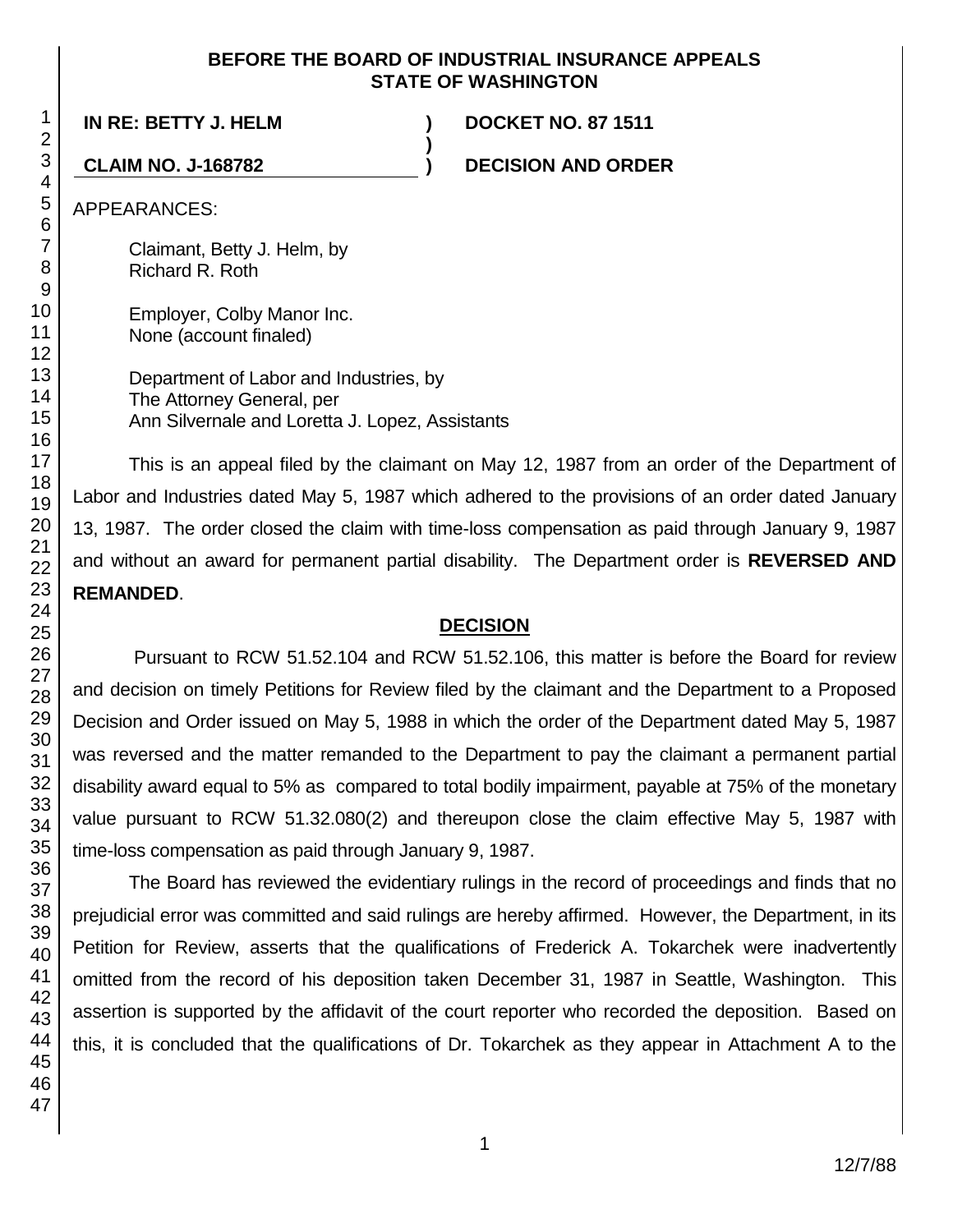Department's Petition for Review shall be included as part of the record. Attachment A is remarked Exhibit No. 3 and hereby admitted.

In the Proposed Decision and Order the Industrial Appeals Judge determined that: "Dr. Tokarchek's opinions are given no weight whatsoever because his qualifications to give those opinions are not in evidence." Proposed Decision and Order, at 7. Because we now have Dr. Tokarchek's qualifications before us as part of the record, we will consider his opinions in weighing the evidence.

The issues presented by this appeal and the evidence presented by the parties are adequately set forth in the Proposed Decision and Order. We have granted review because the medical and vocational testimony convinces us that claimant is a totally and permanently disabled worker. The testimony is adequately discussed in the Proposed Decision and Order and we will only discuss the more pertinent aspects of that testimony herein.

The claimant, Betty Helm, was a 50 year old woman at the time of hearing. She has a high school education and has spent most of her adult life as a housewife. The only three jobs outside the home which she has held since high school were the five years she worked as a nurse's aide, a few months as a kitchen aide helper in a hospital, and a few months she worked as a wire assembler. At the latter position she failed miserably.

Before the industrial injury Ms. Helm suffered from a number of conditions, including childhood tuberculosis, adolescent polio, an abnormal heart which required open heart surgery, alcoholism, extensive left leg injuries from an automobile accident, unusual speech patterns or impediments, bilateral hearing loss, poor vision, borderline intellectual functioning, exaggerated spinal curvatures, a nervous breakdown and/or dependent personality disorder, hysterectomy, and bilateral per cavus deformities. There was no medical evidence presented at hearing that the tuberculosis, polio, heart condition, alcoholism, nervous breakdown or dependent personality disorder, hysterectomy or bilateral per cavus deformities were disabling. There was medical evidence that the left leg injuries, the speech, hearing and vision problems, the abnormal spinal curvatures and poor intellectual functioning pre-existed the September 12, 1982 industrial injury. On that date claimant injured herself when attempting to lift a heavy patient. Medical testimony establishes that due to that industrial injury she sustained dorsal and lumbosacral strains.

Dr. Brian Buchea, an osteopath, diagnosed dorsal strain. In his opinion, Ms. Helm's impairment causally related to the industrial injury was best described by Category 2 of the Categories for Dorsolumbar and Lumbosacral Impairments and she was unemployable. Dr. Peter Fisher, an internist,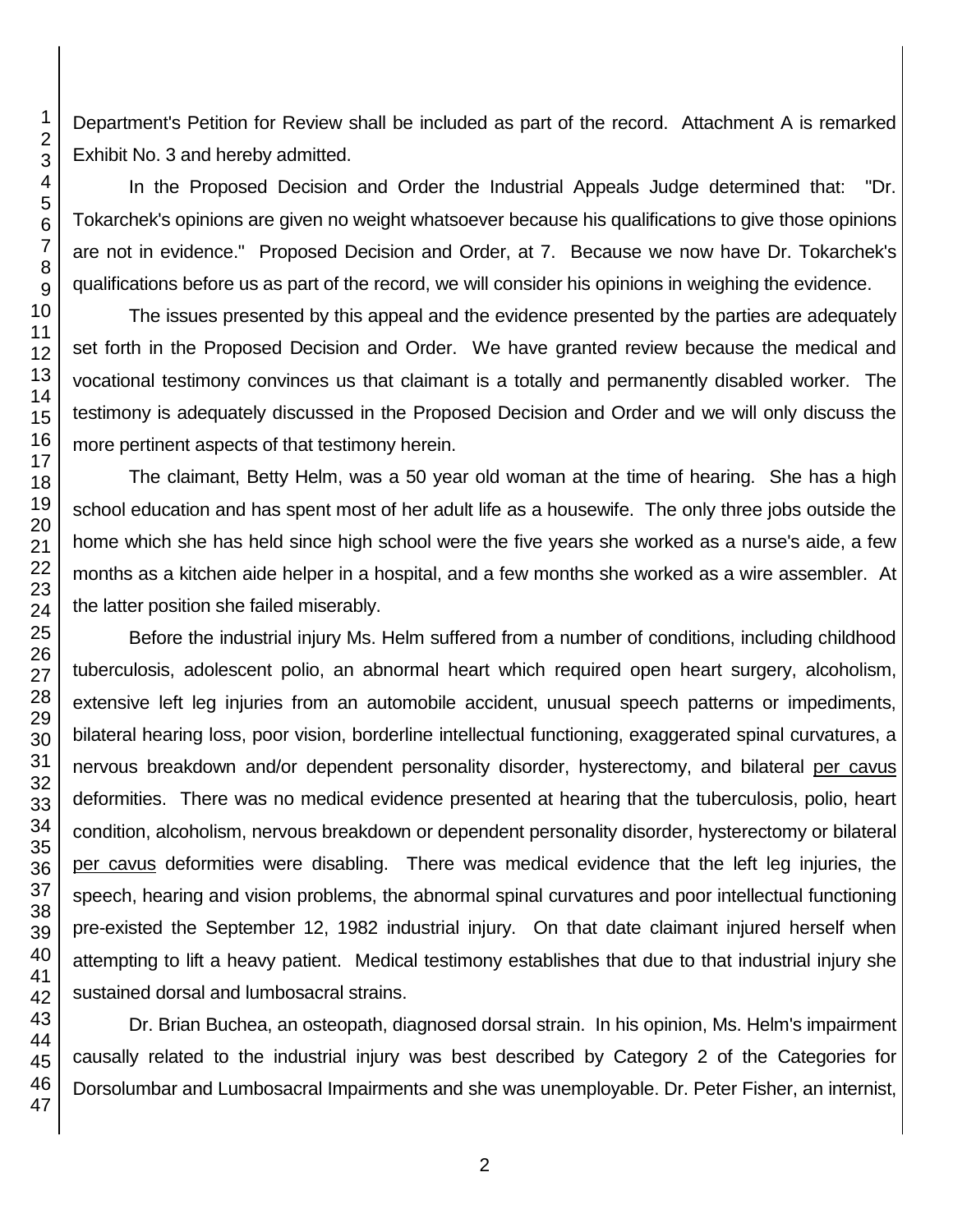rated claimant's impairment as best described by Category 6 and also felt that she was unemployable. Dr. Thomas M. Murphy, a neurologist, indicated that Ms. Helm is mildly mentally retarded. Dr. Phillip A. Ballard, also a neurologist, diagnosed a sprain, but rated her impairment as best described by Category 1 because the degenerative arthritis pre-existed her industrial injury. Similarly, Dr. Frederick M. Tokarchek rated her impairment as best described by Category 1.

In the Proposed Decision and Order the Industrial Appeals Judge concluded, and we agree, that claimant's impairment is best described by Category 2 of WAC 296-20-280, Categories for Dorsolumbar and Lumbosacral Impairment. Such a rating of Ms. Helm's impairment is supported by the objective clinical finding of intermittent moderate muscle spasm, as found by Dr. Buchea and verified by Dr. Fisher.

Steven Hayes, a vocational rehabilitation counselor, worked with the claimant when she was referred to him for vocational services by the Department of Labor and Industries. Based on his work with the claimant, the results of testing which show claimant to have borderline intellectual functioning, the presence of claimant's speech and hearing impairments, and the physical limitations imposed by the industrial injury as documented by Dr. Buchea, Mr. Hayes concluded that Ms. Helm would be employable only in a sheltered workshop situation. During his vocational work with the claimant Mr. Hayes had placed her in several work stations, all of which involved clerical or cashier skills. Each trial work attempt was unsuccessful. In his opinion, Ms. Helm was unsuccessful because of her poor clerical skills, difficulty in learning new skills, her speech and hearing impairments, and her level of intellectual functioning.

Carl Gann, a vocational rehabilitation counselor who had never personally met the claimant, concluded that claimant's physical capacities limited her to sedentary to light work which would require little or no lifting and which would allow her to stand at will. He concluded that Ms. Helm could work as a feeder within a nursing home system, as an engraver operator, or at assembly or packaging labor positions.

The jobs recommended by Mr. Gann were similar to the trial work situations which Ms. Helm had tried with little success during the vocational rehabilitation process with Steven Hayes and the Department of Labor and Industries. The position of engraver operator and the assembly or packaging labor positions all appear to be beyond Ms. Helm's abilities. While showing a good motivation to work, as exhibited by her enrollment in clerical courses at Everett Community College, her inability to work in these jobs was shown by her repeated failure at the job stations and her inability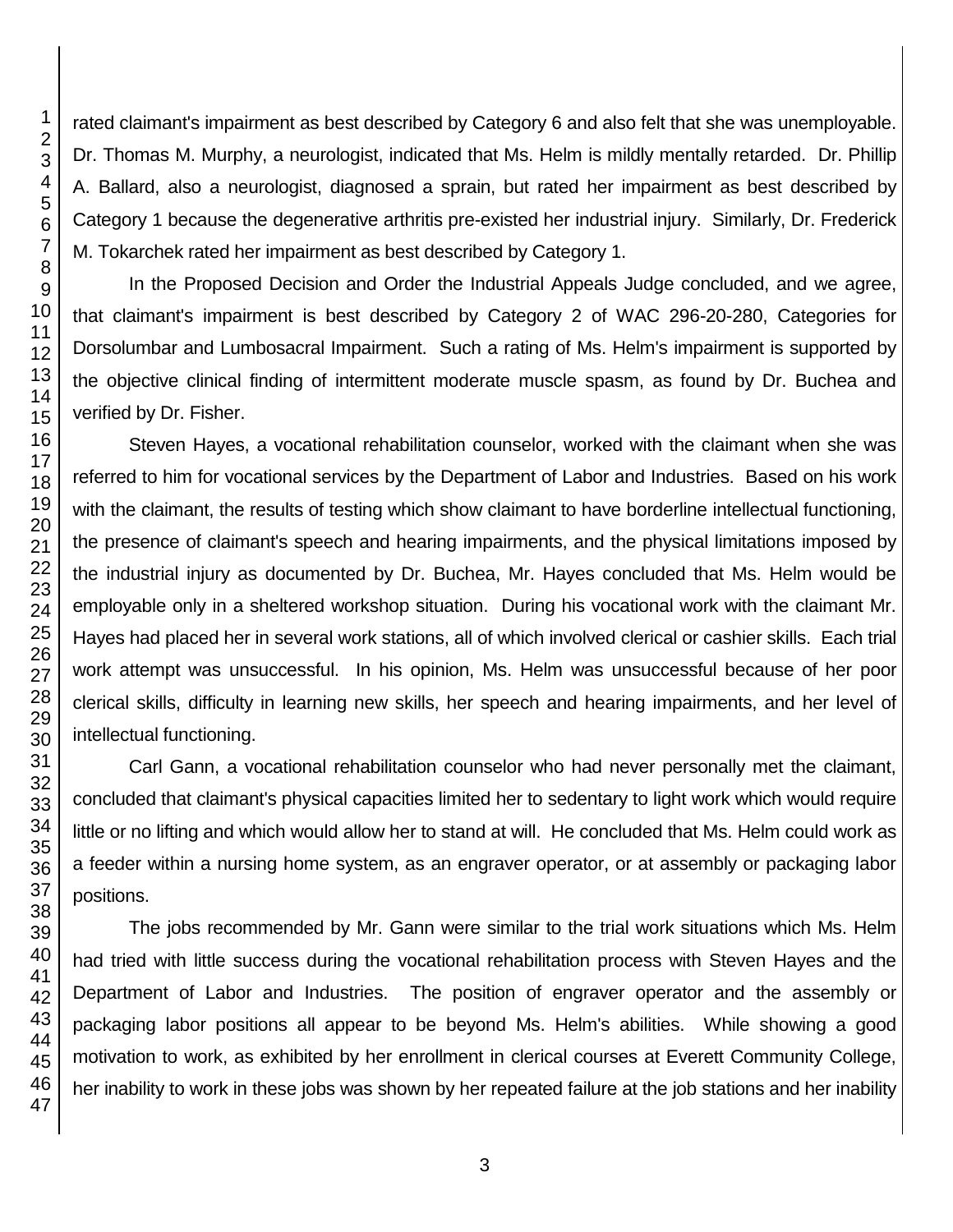to complete the college course work. Her sight and hearing problems, along with her borderline intelligence, make it highly unlikely that she could absorb even minimal training instruction involved in most jobs. Her back impairment now keeps her from being able to do the unskilled nurse's aide work she had done in the past.

Only the job of nursing home "feeder" recommended by Mr. Gann appears to be within the abilities of Ms. Helm. However, we do not agree with the conclusion reached in the Proposed Decision and Order that this type of job is not an "odd lot" or special work job, as described by Kuhnle v. Department of Labor and Industries, 12 Wn.2d 191 (1942).

In determining that the feeder job was not an odd lot position, the Proposed Decision and Order focused solely on the following language in Kuhnle:

> . . . if an accident leaves the workman in such a condition that he can no longer follow his previous occupation or any other similar occupation, and is fitted only to perform "odd jobs" or special work, not generally available, the burden is on the department to show that there is special work that he can in fact obtain.

Kuhnle, at 198-199 (Emphasis added). Because the feeder job is obviously "similar" to the nurse's aide position, since it is one component of that job, the Industrial Appeals Judge concluded that the odd lot doctrine was inapplicable.

While we agree that the feeder position is a similar occupation, we feel that the inquiry must be broader. For the court in Kuhnle went on to quote approvingly from White v. Tennessee Consolidated

Coal Co., 162 Tenn. 380, 385, 36 S.W. 2d 902 as follows:

`If the accident has left the workman so injured that he is incapable of becoming an ordinary workman of average capacity in any well-known branch of the labor market,--if, in other words, the capacities for work left to him fit him only for special uses, and do not, so to speak, make his powers of labor a merchantable article in some of the well-known branches of the labor market,--I think it is incumbent on the employer to show that such special employment can, in fact, be obtained by him. If I might be allowed to use such an undignified phrase, I should say that if the accident leaves the workman's labor in the position of an "odd lot" in the labor market, the employer must show that a customer can be found who will take it.'

Kuhnle, at 199.

In addition, in Spring v. Department of Labor and Industries, 96 Wn.2d 914, 919 (1982), the court stated: "Under Kuhnle the injured worker need not show that he cannot perform any light or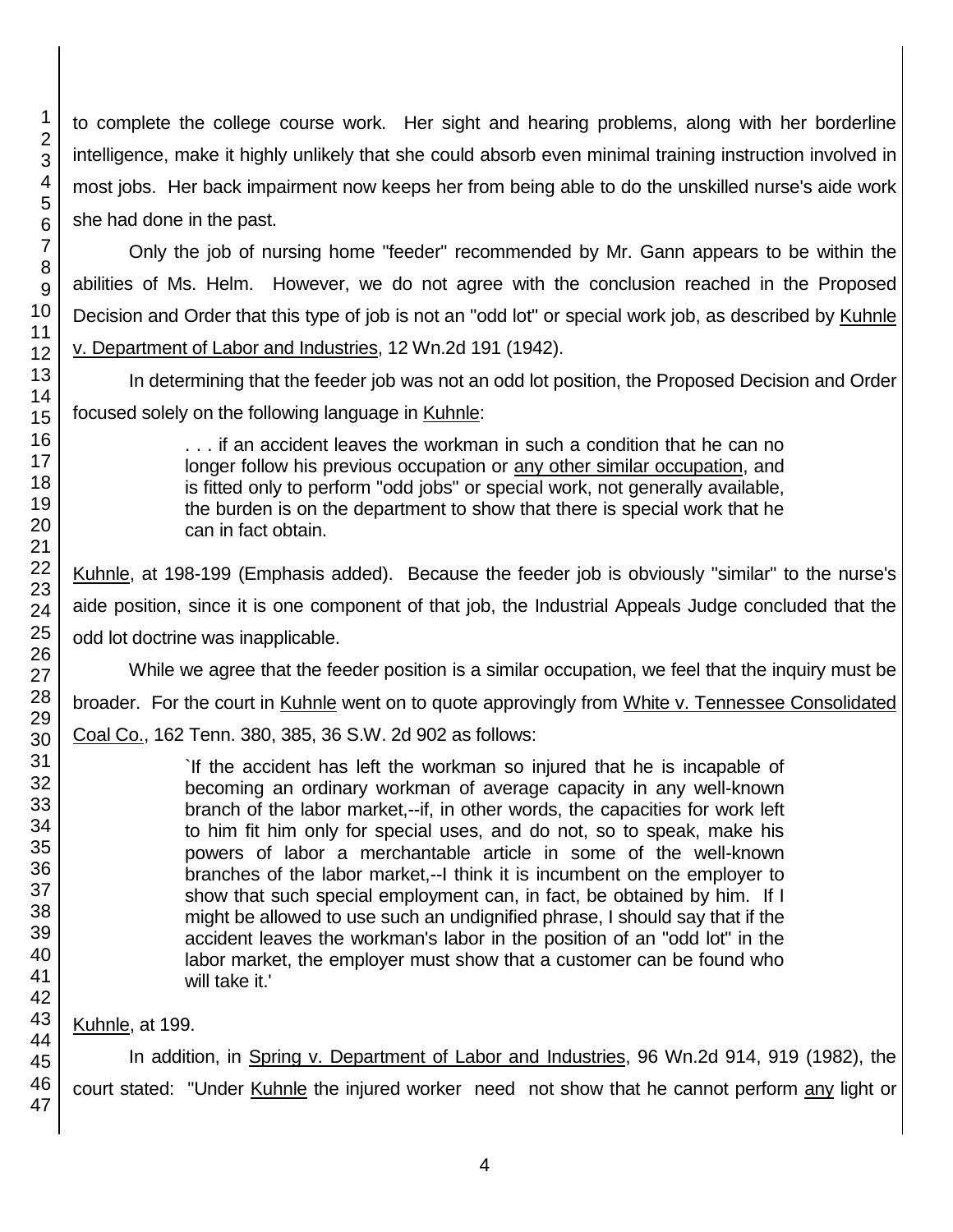sedentary work, but must prove only that he is incapable of performing light or sedentary work of a general nature." In that case the court held that once the claimant had met his burden of proving that he could not obtain or maintain employment of a general light and/or sedentary nature, the burden of proof then switches to the Department to show that specific light and/or sedentary work is available. In this case, the vocational testimony, along with the physical limitations established by the medical testimony, prove that claimant could only return to light or sedentary work of a specific nature, i.e., the "feeder" position. Light or sedentary work of a general nature is unavailable to Ms. Helm due to her limited abilities, coupled with the residuals of her industrial injury. This being the case, the burden is placed upon the Department to show that a specific type of position is available.

However, just because the position is available does not establish that it is gainful employment, regularly and continuously available to the worker. Permanent total disability is defined by RCW 51.08.160 as follows: "Permanent total disability" means loss of both legs, or arms, or one leg and one arm, total loss of eyesight, paralysis or other condition permanently incapacitating the worker from performing any work at any gainful occupation." (Emphasis added) Thus in rebutting claimant's showing that the industrial injury precludes her from performing any light or sedentary work of a general nature, the Department must not only show the availability of a particular job within the claimant's capabilities, but must also show that the job constitutes gainful employment. That is, the Department must not only demonstrate that the feeder job is available, but also that it is gainful employment.

There is no case law directly on point defining the term "gainful employment" or "gainful occupation," but a few cases touch on this question at least peripherally. The appellate court in Allen v. Department of Labor and Industries, 16 Wn. App. 692, 694 (1977) indicates that under the odd lot doctrine the trier of fact must evaluate the worker's ability to command regular income as a result of his personal labor. Construing RCW 51.08.160, the Court of Appeals in Nash v. Department of Labor and Industries, 1 Wn. App. 705 (1969) implied that an odd job in special work not generally available cannot be considered a "gainful occupation" unless the Department or the employer shows that such a particular job is available, and that even then, to qualify as gainful employment, there must be "a reasonable degree of occupational continuity." Nash, at 709.

In Kuhnle, the Supreme Court approved Foglesong v. Modern Brotherhood of America, 121 Mo. App. 548, 97 S.W. 240, which held that "a farmer who could direct the work to be done on his farm and could perform some light labor himself, but was disabled from carrying on, other than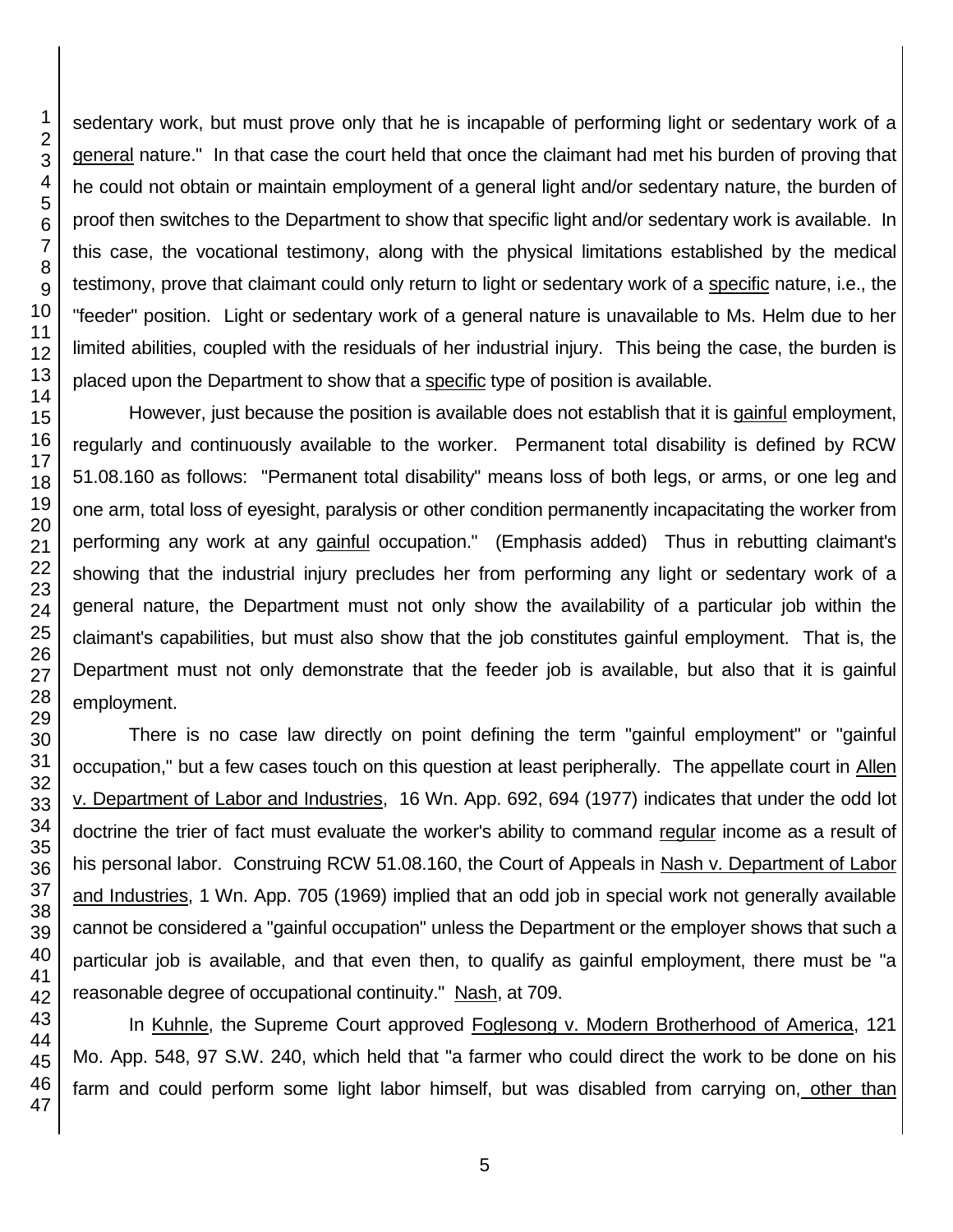partially, the occupation of farmer and equally disabled from carrying on any other gainful occupation" was totally disabled. Kuhnle, at 200 (Emphasis added).

In Fochtman v. Department of Labor and Industries, 7 Wn. App. 286 (1972), the Court of Appeals, relying on Kuhnle, reiterated the principle that "sporadic" work and irregular employment do not qualify as gainful employment. The court there stated:

> "A workman may be found to be totally disabled, in spite of sporadic earnings, if his physical disability caused by the injury, is such as to disqualify him from regular employment in the labor market."

Fochtman, at 294 (Emphasis added).

These cases do not state an absolute rule that part-time employment, as a matter of law, cannot be considered gainful employment. Nor do we. However, in this case the testimony of Mr. Gann does not establish that Ms. Helm could command a regular income as a result of obtaining employment as a feeder in a nursing home. In fact his testimony indicates that this work would only be available in three two-hour shifts, spread over a 12-14 hour period. We agree with the Proposed Decision and Order's determination that, realistically, claimant could only work two two-hour shifts per day. Whether such arrangement would allow claimant to command a regular income is not established. Mr. Gann never indicates that the feeder position should be considered "gainful" employment. He indicates only his belief that claimant could combine enough shifts at enough nursing homes to allow her to work a 40 hour week. Without information as to the wage she would be earning or how to overcome the logistics of scheduling 20 two- hour shifts per week, particularly for a worker who cannot drive, the Department has failed to convince this Board that Ms. Helm could command a regular income working as a feeder. Clearly, it would be very sporadic and irregular at best. Thus, we are left with the opinion of Mr. Hayes that Ms. Helm is not capable of gainful employment on a regular and continuous basis.

In sum, because Ms. Helm has established that she is incapable of light or sedentary work of a general nature, the burden is upon the Department to show that special work or an odd lot job is available and that such a job would allow Ms. Helm the ability to command a regular income. Although the Department has proven that the feeder job would be available and within Ms. Helm's physical limitations and abilities, the Department has not proven that this would be gainful employment under the circumstances here.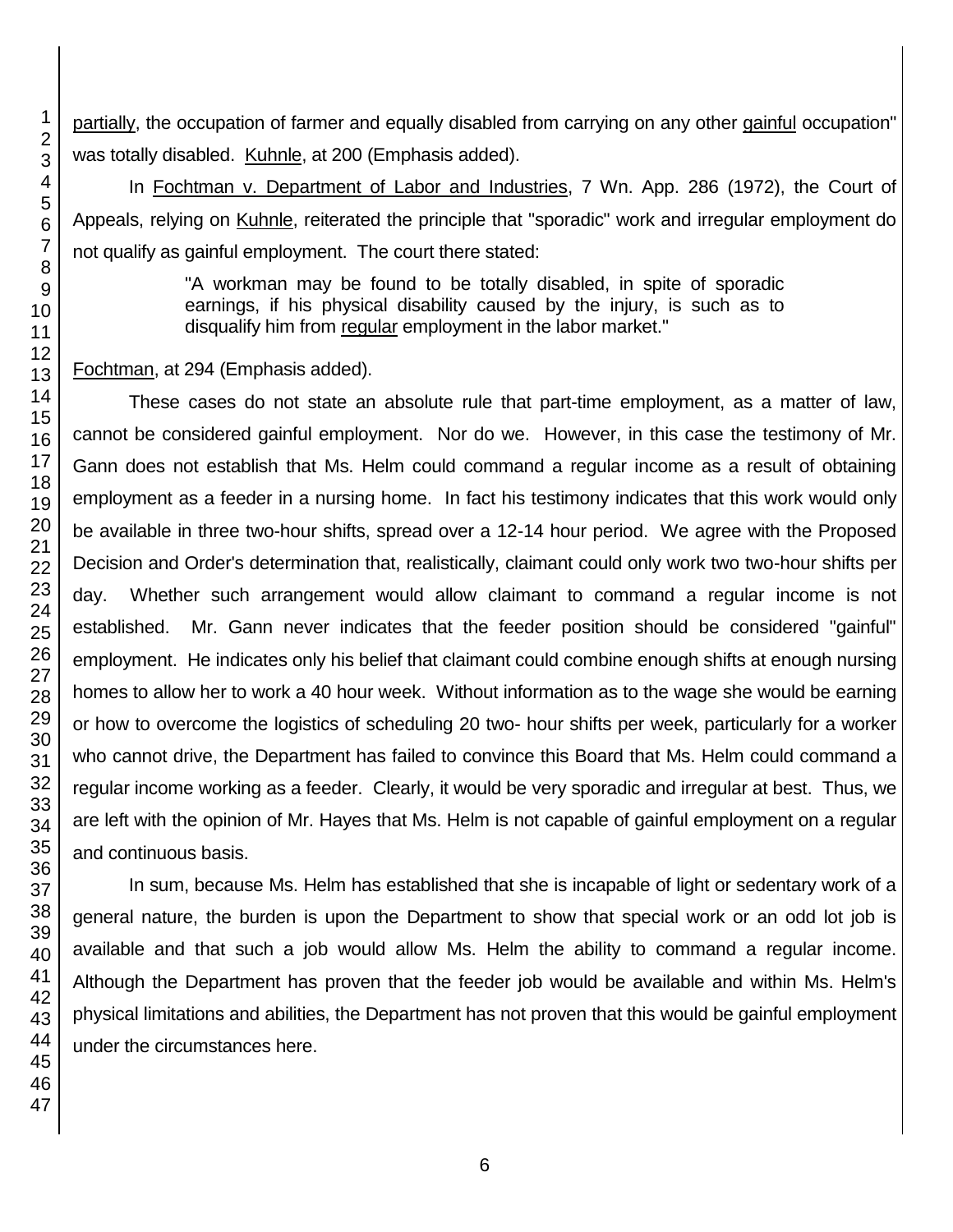This is not to say that proof of the availability of part-time work could never satisfy the Department's burden of showing that an odd lot position is available to a claimant. But, where the employment is a part-time, unskilled, two hour split-shift job, likely requiring shuttling between employers by a claimant who cannot drive, and, where the Department has failed to present evidence establishing what the claimant, who was employed full-time as a nurse's aide at the time of the industrial injury, could earn in this part-time position of nursing home feeder, we must conclude that the Department has failed to meet its burden of proving that the nursing home feeder job constitutes gainful employment.

Ms. Helm has proven that the industrial injury precludes her from performing light or sedentary work of a general nature. The Department has not proven that specific work is available and would allow her to be gainfully employed on a reasonably continuous basis. For that reason the Department order of May 5, 1987 must be reversed and remanded to the Department with direction to place the claimant on the pension rolls effective May 5, 1987 and to pay time-loss compensation from January 10, 1987 through May 4, 1987.

### **FINDINGS OF FACT**

- 1. On September 16, 1982 the claimant, Betty J. Helm, filed an accident report with the Department of Labor and Industries, alleging the occurrence of an industrial injury on September 12, 1982 while in the course of her employment with Colby Manor Inc. The claim was allowed and benefits were paid. On January 13, 1987 the Department issued an order closing the claim with time-loss compensation as paid through January 9, 1987 and without an award for permanent partial disability. On March 4, 1987 the claimant filed a notice of appeal with the Board of Industrial Insurance Appeals. On March 25, 1987 the Department issued an order placing the January 13, 1987 order in abeyance. On March 27, 1987 the Board returned the case to the Department. On May 5, 1987 the Department issued an order adhering to the provisions of the January 13, 1987 Department order and directing that the claim remain closed pursuant thereto. On May 12, 1987 the claimant filed a notice of appeal with the Board of Industrial Insurance Appeals from the Department order of May 5, 1987. On June 11, 1987 the Board issued an order granting the appeal, assigning it Docket No. 87 1511 and directing that further proceedings be held in the matter.
- 2. On September 12, 1982, during the course of her employment as a nurse's aide for Colby Manor, Inc., Ms. Helm and another nurse's aide were lifting a heavy patient when the other lady lost her grip on the patient and the claimant had to support his full weight. She felt immediate pain throughout her back and required conservative medical treatment.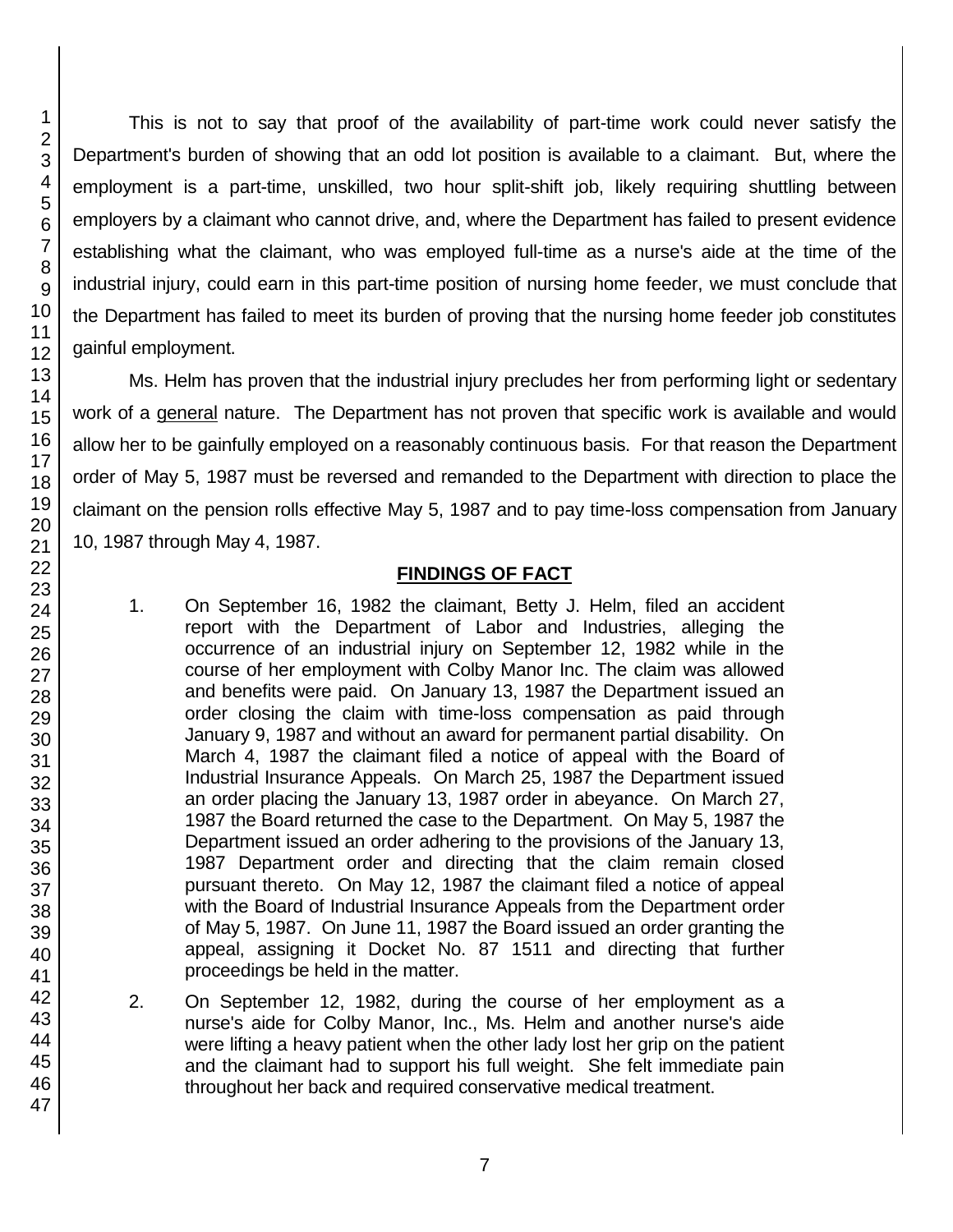- 3. As a result of the September 12, 1982 industrial injury the claimant sustained a dorsal and lumbar strain which resulted in continual back pain and intermittent muscle spasm and back motion limitations.
- 4. At the time of the industrial injury of September 12, 1982, the claimant suffered from pre-existing conditions including the effects of left leg injuries caused by an automobile accident, speech, hearing and vision problems, and abnormal spinal curvatures which were nondisabling but which, when stressed by the industrial injury, made her spine less stable and retarded recovery from the injury.
- 5. As of May 5, 1987 the claimant's dorsolumbar strain condition causally related to the September 12, 1982 industrial injury was fixed with no curative medical treatment available.
- 6. As of May 5, 1987 claimant's impairment in her upper spine was best described as a mild dorsolumbar impairment with clinical findings consistent with and most adequately expressed by Category 2 of WAC 296-20-280, Categories for Permanent Dorsolumbar and Lumbosacral Impairment. There were no marked objective clinical findings of such impairment.
- 7. As of May 5, 1987 claimant was a 50 year old woman with a high school education and some college class work. She has spent most of her adult life as a housewife. Her past work experience outside the home was limited to a job in wire assembly, where she failed to perform adequately; a job for a few months as a kitchen aide helper in a hospital; and work as a nurse's aide in nursing and convalescent homes. Claimant also has borderline intellectual functioning.
- 8. From January 10, 1987 through May 4, 1987 and as of May 5, 1987, due to the residuals of the September 12, 1982 industrial injury, the claimant was limited to sitting, standing and walking two hours at a time and three hours in an eight hour day, except for standing which is limited to two hours in an eight hour day. Claimant can occasionally lift and carry up to 20 pounds, bend or squat and frequently can reach above shoulder level. All other motions are normal.
- 9. Between January 10, 1987 and May 4, 1987, inclusive, and considering the disabilities and physical limitations causally related to the September 12, 1982 industrial injury, claimant was unable to perform reasonably continuous work at a gainful occupation in light of her age, education, work experience, disabilities which pre-existed the September 12, 1982 industrial injury, and borderline intellectual functioning.
- 10. As of May 5, 1987, when considering the disabilities and physical limitations causally related to the industrial injury of September 12, 1982, claimant was unable to perform reasonably continuous work at a gainful occupation in light of her age, education, work experience, pre-existing disabilities, and borderline intellectual functioning.